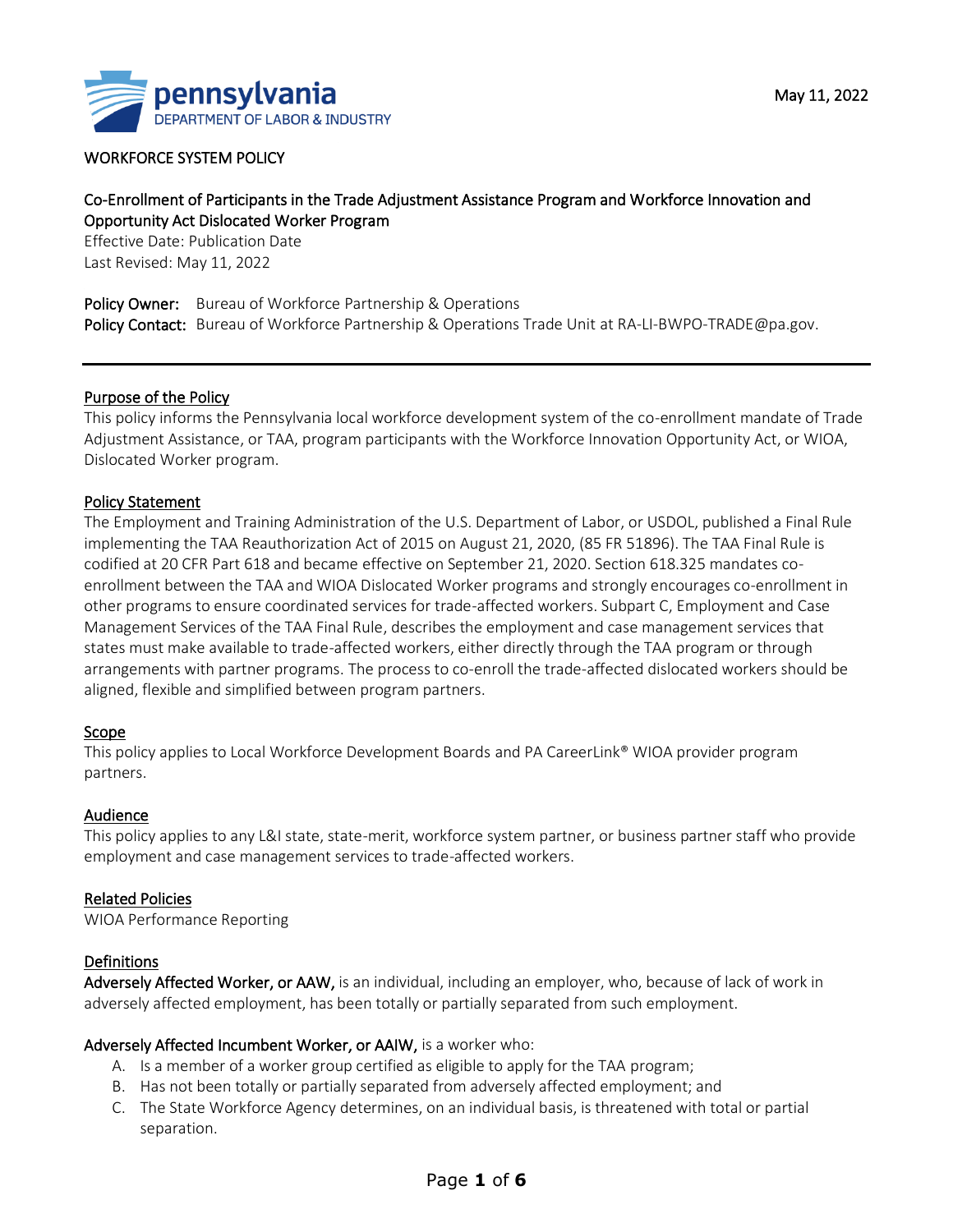Dislocated Worker is any adult 18 years and older who meets one or more of the following criteria:

- A. *An individual or small group layoff.* The Individual has been terminated or laid off, or has received a notice of termination or layoff, from employment; and is eligible for or has exhausted entitlement to unemployment compensation; or has been employed for a duration sufficient to demonstrate attachment to the workforce, but is not eligible for unemployment compensation due to insufficient earnings or having performed services for an employer that were not covered under a state's Unemployment Insurance law; and is unlikely to return to a previous industry or occupation.
- B. *A permanent closure or mass layoff.* The individual has been terminated or laid off, or has received a notice of termination or layoff, from employment as a result of any permanent closure of, or any substantial layoff at, a plant, facility, or enterprise; or is employed at a facility at which the employer has made a general announcement that such facility will close within 180 days; or for the purpose of eligibility to receive services other than training services, career services, or supportive services, is employed at a facility at which the employer has made a general announcement that such facility will close.
- C. *Is self-employed.* The individual was self-employed (including employment as a farmer, a rancher, or a fisherman) but is unemployed because of general economic conditions in the community in which the individual resides or because of natural disasters. This includes individuals working as independent contractors or consultants but not technically employees of a firm.
- D. *Is a displaced homemaker.* The individual is a displaced homemaker.
- E. *Is a military spouse.* Is the spouse of a member of the Armed Forces on active duty, and who has experienced a loss of employment as a direct result of relocation to accommodate a permanent change in duty station of such members; or is the spouse of a member of the Armed Forces on active duty, and who is unemployed or underemployed and is experiencing difficulty in obtaining or upgrading employment.
- F. *Is separating or a separated member of the US Armed Forces.* A separated service member with a discharge other than dishonorable, qualifies for dislocated worker activities based on the following criteria:
	- o the separating service member has received a notice of separation, a DD-214 from the Department of Defense, or other documentation showing a separation or imminent separation from the Armed Forces to satisfy the termination or layoff part of the dislocated worker eligibility criteria in WIOA sec. 3(15)(A)(i);
	- o the separating service member qualifies for the dislocated worker eligibility criteria on eligibility for or exhaustion of unemployment compensation in WIOA sec.  $3(15)(A)(ii)(I)$  or (II); and
	- o as a separating service member, the individual is unlikely to return to a previous industry or occupation as referenced in WIOA sec. 3(15)(A)(iii).

Individual Employment Plan, or IEP is an individualized career service, under WIOA sec. 134(c)(2)(A)(xii)(II), that is developed jointly by the participant and career planner when determined appropriate by the one-stop center or one-stop partner. The plan is an ongoing strategy to identify employment goals, achievement objectives, and an appropriate combination of services for the participant to achieve the employment goals

State Workforce Agency, or SWA, is the agency at the State level authorized by the Governor that administers the State law.

Reemployment Trade Adjustment Assistance, or RTAA, is the TAA program benefit available to certain AAWs 50 years of age and older who obtain qualifying reemployment.

Supportive services are services such as transportation, childcare, dependent care, and housing, provided through WIOA or other programs, that are needed to enable an individual to participate in activities authorized under the Act.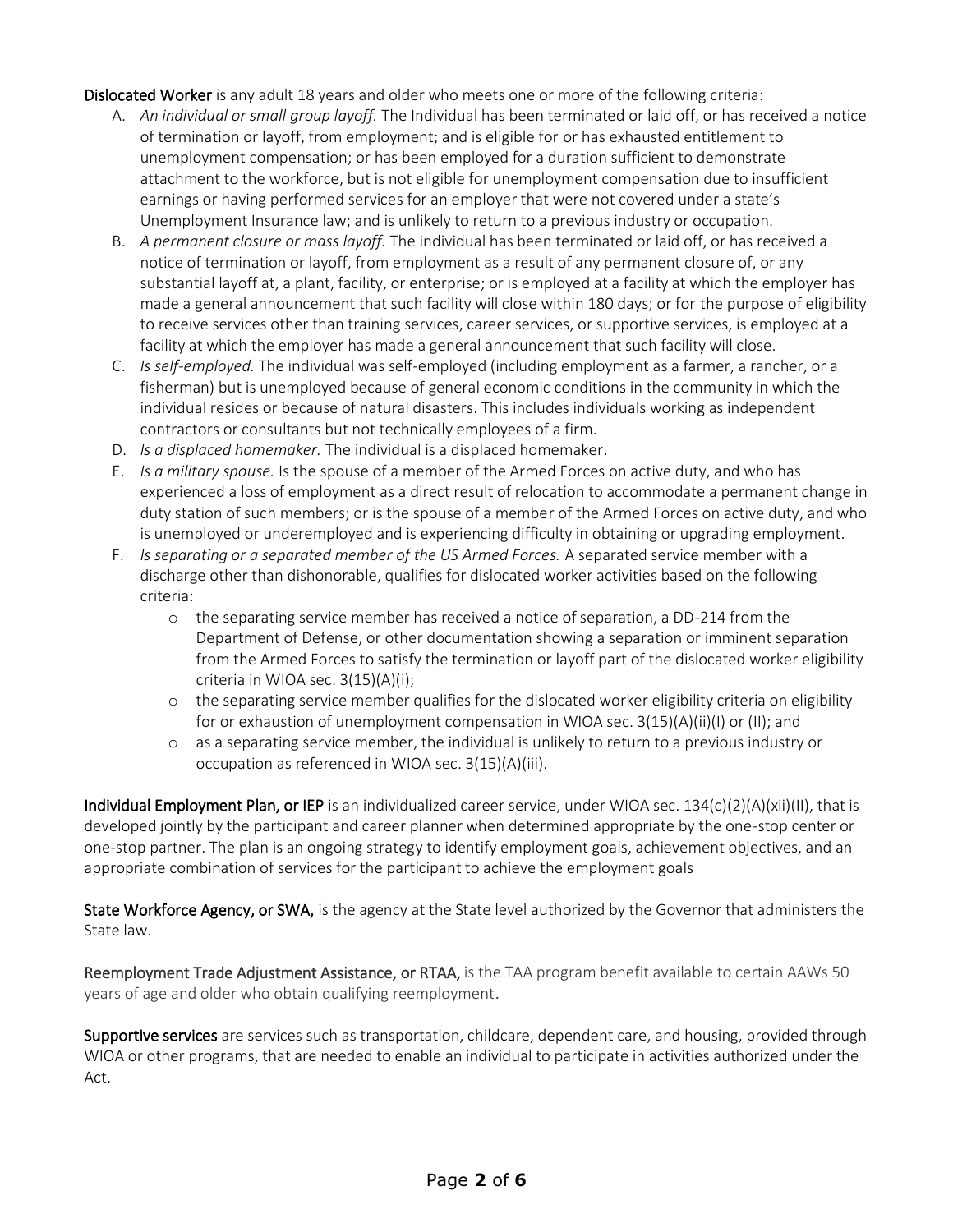Trade Adjustment Assistance, or TAA, is described in Chapter 2 of Title II of the Trade Act, Public Law 93-618, 88 Stat. 1978 (19 U.S.C. §§ 2271-2323 and 2395), as amended, which establishes the TAA for Workers program. The benefits and services established under the Act, including RTAA, are collectively referred to as the TAA program and provides assistance to workers adversely affected by foreign trade.

Trade-affected worker is used to describe both "adversely affected workers" and "adversely affected incumbent workers".

## Background

Co-enrollment of eligible TAA participants in the Dislocated Worker program is a proven tool for integrated service delivery. The program provides career training and supportive services, in addition to identifying barriers to reemployment, all of which are critical to trade-affected workers.

Based on data that states reported between FY 2009 and 2017, TAA program participants who were co-enrolled in the Dislocated Worker program had superior post-program employment results by a consistent margin than those who were not.

TAA program participants co-enrolled in the Dislocated Worker program have:

- Higher training participation (75 percent versus 51 percent for those not co-enrolled);
- Higher training completion rates (78 percent versus 71 percent for those not co-enrolled); and
- Higher credential attainment (73 percent versus 62 percent for those not co-enrolled).

As a result, recent amendments to the TAA program now mandate co-enrollment of TAA participants in the Dislocated Worker program.

#### Co-Enrollment Requirements

Trade-affected workers who are deemed eligible must be enrolled in the WIOA Dislocated Worker program. WIOA PA CareerLink® partners must consider this information when working with dislocated workers who are awaiting certification of a pending Trade petition and immediately after receiving referrals of trade-affected workers from the Bureau of Workforce Partnership & Operations, or BWPO, staff. Individuals are considered participants when they have received a WIOA service other than self-service or information-only activities.

Program enrollment, or participation, begins when the first value-added service is provided to a trade-affected dislocated worker in the Commonwealth Workforce Development System, or CWDS. Per Section 680.220 of the WIOA Final Regulations (USDOL-only), the first value-added service for a dislocated worker must be a basic career service or individualized career service. Note: If an individual is determined to be a dislocated worker, it does not mean that they are automatically considered to be enrolled into the Dislocated Worker program.

TAA funds must be the primary source of funding for eligible participants co-enrolled in WIOA and TAA. A complete description of payment restrictions for training programs is described in 20 CFR § 618.625.

# Common Exit (Common Measures)

USDOL developed common measures to standardize performance guidelines across multiple programs and funding streams which are used to evaluate states and one-stop systems for effectiveness. Outcomes and results used by USDOL's common measures directly impact all federally funded workforce development programs.

Pennsylvania operates under a common exit strategy for all reportable individuals. A common exit is when a participant, who is enrolled in multiple partner programs, has not received services from any of the partner programs for at least 90 days and no future services are planned. The core and non-core programs that use this strategy are Adult, Dislocated Worker, Youth, Labor Exchange and TAA.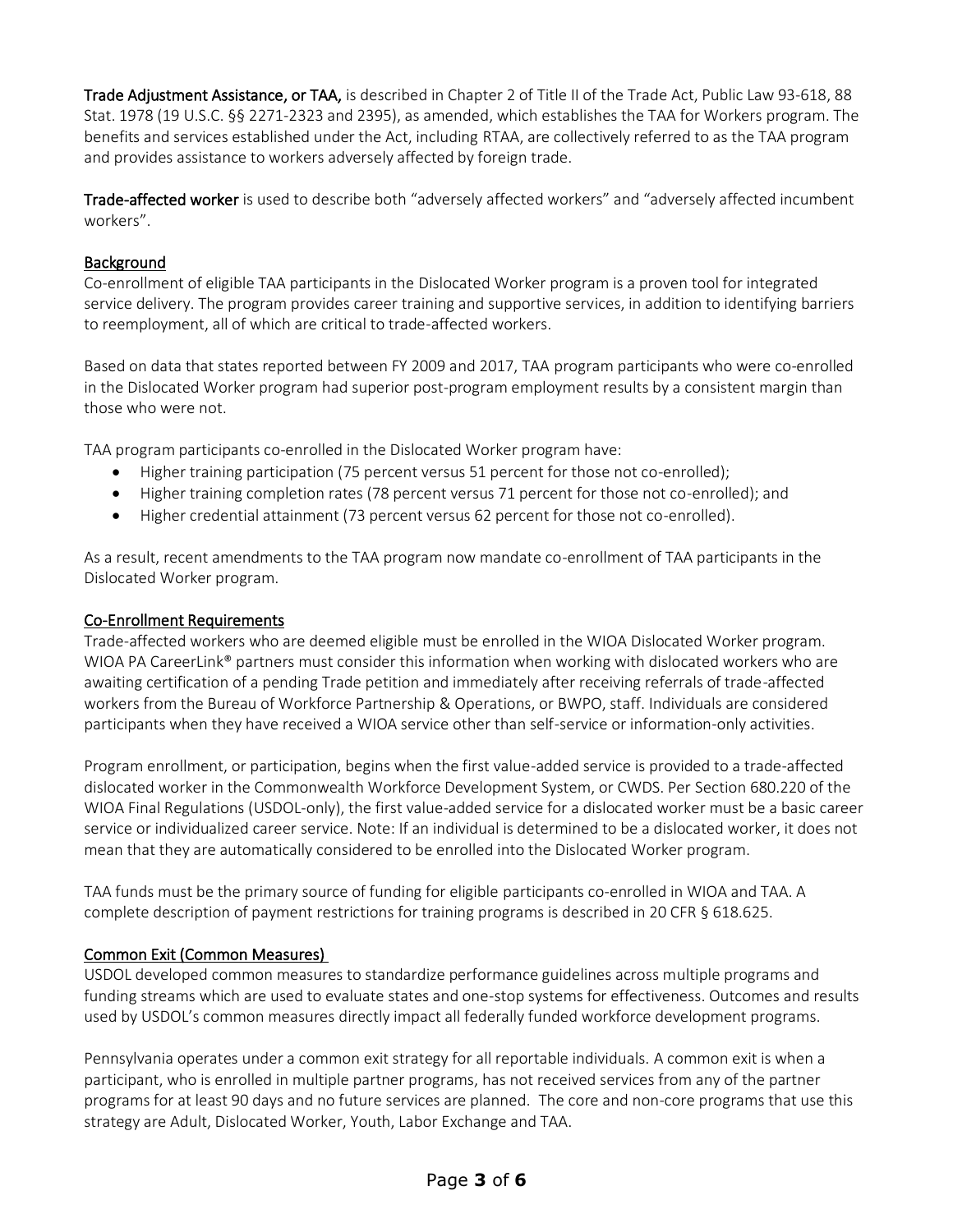The date of program exit is recorded as the last date that the participant received a service (other than selfservices, information-only services or activities, or follow-up services) from any of the partner programs that are a part of the common exit strategy. For example, participants co-enrolled in Dislocated Worker and TAA and whose TAA case closes due to completion of all benefits and services can continue to receive services under Dislocated Worker. They will not exit under common exit strategy until 90 days have passed from the date of last service from the Dislocated Worker program, and no future services are planned. A way to ensure common measures is not artificially extended for an individual who is co-enrolled and who completes both programs at the end of training is to confirm the dates of training associated with the TAA training match the dates of training for the training service code applied by the WIOA Dislocated Worker program. This would also apply in an instance of early withdrawal from training. Both program partners' training service codes must be the same and should reflect the last day of participation in the training.

# TAA Co-Enrollment Mandate and Dislocated Worker Eligibility

To ensure that all appropriate and necessary services are available, such as supportive services, a state must coenroll trade-affected workers who are eligible for other one-stop partner programs. As defined in WIOA Section 3(15), the majority of trade-affected workers meet the eligibility criteria of a dislocated worker. Partially separated workers and AAIWs may meet eligibility criteria as a dislocated worker under WIOA in some circumstances, as in a general announcement of a closure. These workers also must be co-enrolled.

Trade-affected workers who do not meet the Selective Service registration requirement are ineligible for the WIOA Dislocated Worker program. In this instance, they will be exempt from the co-enrollment requirement. Trade-affected workers who are otherwise eligible for Dislocated Worker services may choose to decline WIOA co-enrollment, but a state cannot deny worker's benefits or services under the TAA program solely for declining co-enrollment in WIOA. A case progress note associated with the TAA case must be entered in CWDS for any trade-affected worker who chooses to decline enrollment.

# Referral for Co-Enrollment

Co-enrollment consists of a referral to the Title I Supervisor who will distribute the caseload to a Title I case manager, even if trade eligibility has not yet been determined. Trade-affected workers must be informed of the co-enrollment process and give consent prior to the creation of the WIOA Dislocated Worker program case. To better serve workforce customers staff must inform trade-affected workers of the benefits to co-enrollment. Trade-affected workers must also be informed of their option to decline co-enrollment. A decision to opt-out of co-enrollment will have no effect on eligibility for benefits and services under the TAA Program. It is the responsibility of the TAA case manager and the Title I case manager to maintain lateral communication regarding the progress of the trade-affected worker. The process of co-enrollment referral must be included in each local workforce development area's local plan.

# Assessments and Individual Employment Plans (IEP)

Staff should follow the policy of their local workforce development area/office regarding the assessment methods used. The same assessment that is used for other dislocated worker groups should also be used for TAA program participants. TAA program participants are dislocated workers, and, if necessary, should be administered the same assessment as all dislocated workers in a Local Workforce Development Area.

Program partners are encouraged to work towards integration by the acceptance of partners' assessments or IEPs, and the elimination of redundant assessment or IEP steps. The SWA recommends the adoption of common assessment(s) and IEP instruments that fulfill the requirements, needs and objectives of all partners.

If an assessment has already been administered by a partner program, it must be reviewed by a Career Advisor or merit staff once the dislocated worker is individually determined eligible for the TAA program to ensure it has the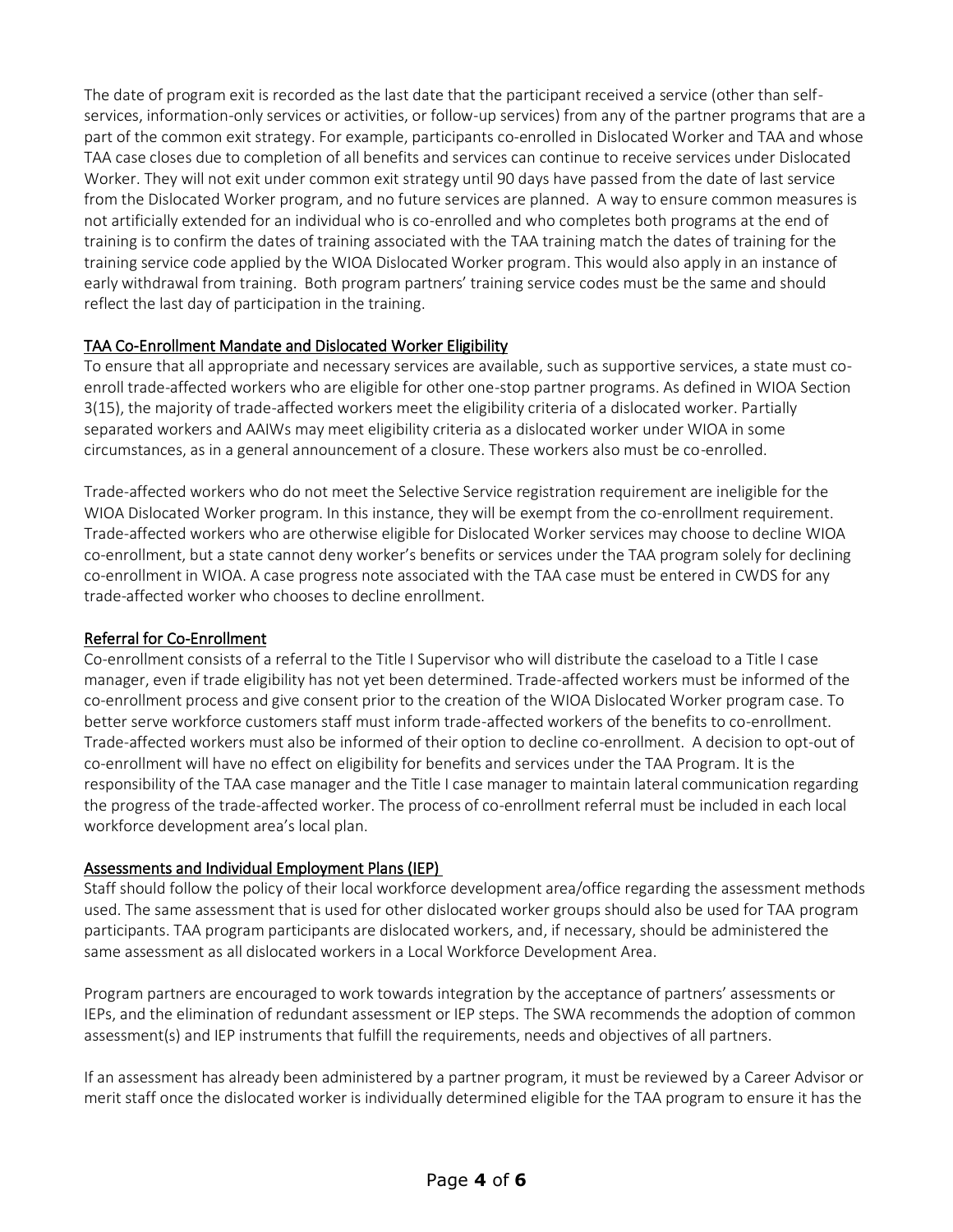required components for an initial assessment as described in 20 CFR § 618.335 and, if necessary, for a comprehensive and specialized assessment as described in 20 CFR § 618.345.

If an IEP has been previously created with a dislocated worker by a partner program, it must be reviewed once the dislocated worker is individually determined eligible for the TAA program to ensure the IEP is fully compliant with TAA program requirements as described in 20 CFR § 618.350.

## Supporting Information and References

- Workforce Innovation and Opportunity Act (WIOA) (Pub. L. 113-128, 128 Stat 1425) (July 22, 2014);
- TAA Final Rule, 20 CFR Part 618, 85 FR 51896 (August 21, 2020);
- Chapter 2 of Title II of the Trade Act of 1974, as amended (Pub. L. 93-618, 88 Stat. 1978) (Trade Act) (codified at 19 U.S.C. §§ 2271 et seq.);
- WIOA Final Rule, 20 CFR Parts 680 and 687, 81 FR 56071 (August 19, 2016);
- Training and Employment Guidance Letter No. 4-20 *Guidance on Integrating Services for Trade-Affected Workers under the Trade Adjustment Assistance Program (TAA Program) with the Workforce Innovation and Opportunity Act (WIOA) Title I Dislocated Worker Program.*

### Contact Entity

Technical assistance requests and/or inquiries related to this policy should be forwarded to the attention of BWPO via the following resource account: RA-LI-BWPO-TRADE@pa.gov.

### Public Comment

The following public comments and Pennsylvania Department of Labor & Industry, (L&I), responses were established from the posting of the Co-Enrollment of Participants in the Trade Adjustment Assistance Program and Workforce Innovation Opportunity Act, or WIOA, Dislocated Worker Programs policy for a public comment period commencing on Oct. 28, 2021 through Nov. 29, 2021. The policy provides guidance on the requirements of the co-enrollment mandate of Trade Adjustment Assistance, or TAA, program participants with the WIOA, Dislocated Worker program. Many of the concerns were incorporated into the proposed policy while other comments fall outside of the scope of policy and no changes were made. To respect and honor the stakeholders that submitted public comments that helped to inform the newly revised proposed policy, L&I is publishing the comments and responses below.

Comment: A commenter relayed appreciation for outlining the situations related to Selective Service requirements not being met and TAA participants who decline co-enrollment. Response: L&I thanks you for your comment and validation.

Comment: A commenter noted that the policy "does not address a situation where a TAA participant is referred to WIOA Title I Dislocated Worker and the participant's status is currently employed." The commenter requested clarification of a condition where a dislocated worker's eligibility for TAA co-enrollment is based on the status at the time of the dislocated worker's eligibility determination. The commenter also requested clarification as to whether an employed TAA participant is eligible for the WIOA Title I Dislocated Worker Program. Response: Thank you for your comment. Trade participants who have obtained reemployment and are referred to the WIOA Title I Dislocated Worker program for co-enrollment (such as those who are requesting the RTAA benefit under the TAA Program) meet the definition of dislocated worker and, therefore, are required to be coenrolled. WIOA does not provide a deadline on the impact of a layoff.

Comment: A commenter suggested the addition of clarifying language included in the Co-Enrollment Requirements (page 3) and TAA Co-Enrollment Mandate and Dislocated Worker Eligibility (page 4) sections of the policy to more closely align with co-enrollment requirements as described in the US Department of Labor's